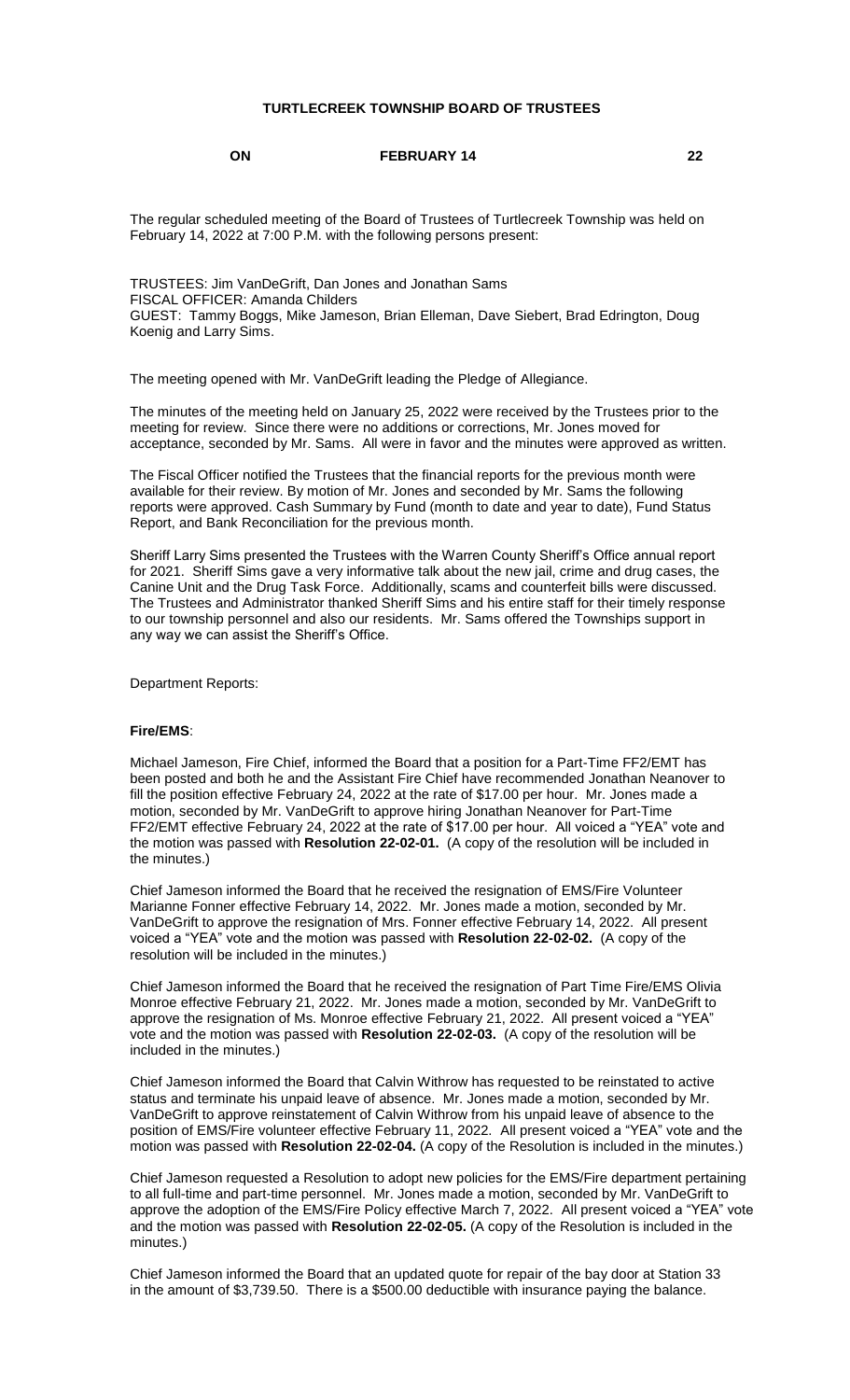Chief Jameson informed the Board that he wants to move the crew from Station 31 back to Station 32. Originally the crew was moved to Station 31 due to COVID in 2020 but there are inadequate facilities for personnel. Additionally, they would have to be moved during the renovation. Once Station 31 is complete he will again staff Station 31.

Assistant Chief Elleman informed the Board that the Chevy Traverse delivery is expected in six to eight weeks.

Assistant Chief Elleman informed the Board that there were 2,098 EMS calls and 564 Fire call in in 2021.

### **Road and Bridg**e:

Dave Siebert, Road and Bridge Supervisor, informed the Board that the new road being developed by the Warren County Engineer's office was clarified to him and Mrs. Boggs that all lots regardless of number; whether ditch type or curb and gutters would need to comply with the standards. Mrs. Boggs stated that the Warren County Engineer will present the new standards to the Board at some point.

Mr. Siebert presented his annual report from the Road department. Mr. Siebert provided a lot of information including the Township has 65 miles of accepted roadway and 5.8 miles of unaccepted roadways. There were many accomplishments during the year including road maintenance, tree and branch removals, equipment purchases, responses to citizen requests, burials and cemetery maintenance and road scoring for future improvement planning. Additionally, equipment was evaluated for age, take down schedules and replacement priority.

Mr. Siebert requested approval to purchase and air conditioner recovery machine from JB Tools for \$3,699.00. Mr. Sams made a motion, seconded by Mr. Jones to approve the purchase of the air conditioner recovery machine from JB Tools for \$3,699.00. All present voiced a "YEA" vote and the motion was passed. All present voiced a "YEA" vote and the motion was passed with **Resolution 22- 02-08.** (A copy of the Resolution is included in the minutes.)

Mr. Siebert informed the Board that the Engineer's office recommends that we remove the upper two drainage pipes in the swale by Hoffman Ave. The swim study for the lower part of the swale has not yet been completed but is expected soon. No action will be taken until we know the results of the lower swim study.

Mr. Siebert informed the Board that during the February 3rd and  $4<sup>th</sup>$  snow event his department used 182 tons of salt.

#### **Administration**:

Tammy Boggs, Township Administrator, informed the board that it is time to make the appointments to Regional Planning for 2022. Mr. Jones made a motion, seconded by Mr. Sams to appoint Mrs. Tammy Boggs for the monthly meetings and Mr. Michael Shaffer, Mr. Gabe Drake and Mrs. Amanda Childers for the Quarterly meetings.

Mrs. Boggs informed the Board that Mr. Bob Hutsenpiller, a contractor, contacted her regarding the Cunningham property on west State Route 63. He would like to build storage buildings on the property and was asking for support from the Trustees. The Trustees were not in favor of storage buildings on the property. Mrs. Boggs will inform Mr. Hutsenpillar of the Trustees decision.

Mrs. Boggs updated the Board that the Core 5 project dates moved to a 2025 start date. This pertains to the state land development by the Racino. Mrs. Boggs will attend a work session on Wednesday with the Warren County Commissioners to discuss a spring groundbreaking.

Mrs. Boggs requested ratification for expenditures authorized by Township Administrator or Township Officer or Employee authorized by Township Administrator in the cumulative amount of \$2,925.52. The purchases are \$820.04 from Taoglas, \$6.19 from Wasabi, \$675.00 from Active 911, \$12.65 from Pride Seals Inc., \$98.36 from FinditParts. \$47.92 from Lowe's, \$264.10 (returned) from Amazon, \$606.62 from Amazon, \$658.74 from The Home Depot and \$79.00 (returned) from The Home Depot. Mr. Sams made a motion, seconded by Mr. Jones to subsequently approve the expenditures in the cumulative amount of \$2,925.52. All present voiced a "YEA" vote and the motion was passed with **Resolution 22-02-06.** (A copy of the Resolution is included in the minutes.)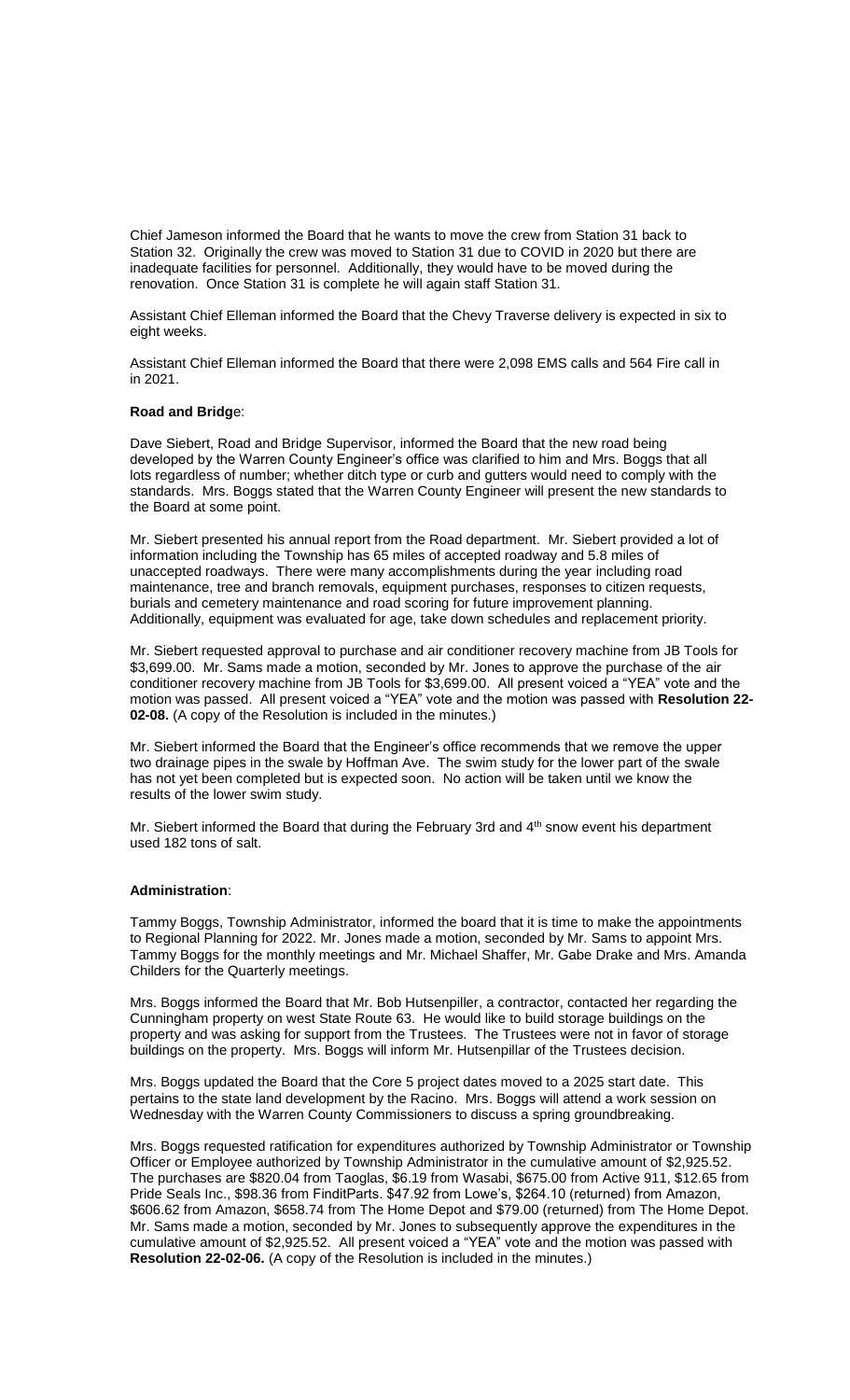Mrs. Boggs informed the Board that the City of Lebanon contacted her regarding the Glosser Road box culvert replacement. They would like the Township to be responsible for the approximate \$30,000.00 cost for the design of the box culvert as this is an upfront cost and will not be part of the application to OPWC.

Mrs. Boggs stated the township received the 2022 Township Highway System Mileage Certification from the Ohio Department of Transportation. The current mileage for the township is 64.744. All three of the Trustees need to approve and sign the document and return it to the Warren County Engineer's Office. Mr. Sams made a motion, seconded by Mr. Jones to approve the Mileage Certification. All present voiced a "YEA" vote and the motion was passed.

Mrs. Boggs informed the board she received a letter from Warren County Regional Planning concerning a notice of utility easement plat for Majors at Shaker Run, Section 1 Shadow Wood Drive. The Trustees had no concerns or comments. (A letter will be sent to Warren County Regional Planning stating this information).

Mrs. Boggs informed the Board that approval is needed for a 4-H group to use the meeting room on February 27, March 17 and March 27 which are Sundays. Mr. Sams made a motion, seconded by Mr. Jones to approve the 4-H group's use of the meeting room as stated above. All present voiced a "YEA" vote and the motion was passed.

Mrs. Boggs informed the Board that the Application for the meeting room use was updated to remove the refreshments on the application and added meeting times. Mr. Sams made a motion, seconded by Mr. Jones to approve the updated meeting room use application form. All present voiced a "YEA" vote and the motion was passed.

Mrs. Boggs requested approval to purchase a time clock system from Crown Security Products in the amount of \$2,583.00. The purchase will include four units; one for each fire station plus one for the Road department as well as the software. Mr. Jones made a motion, seconded by Mr. Sams to approve the purchase as stated above. All present voiced a "YEA" vote and the motion was passed with **Resolution 22-02-07.** (A copy of the Resolution is included in the minutes.)

Mrs. Boggs informed the Board that A Night of Giving 2022 Annual Fundraising Event on April 28, 2022 for SAFE on Main (formerly the Rape and Abuse Crisis Shelter) has requested a donation for the event. Mr. Sams requested more information be obtained and a decision made at a future meeting.

#### **General Reports:**

## **CORRESPONDENCE:**

#### **IN:**

Email from Mr. Ballenger regarding stormwater drainage on property. Resolution from Warren County Commissioners regarding acceptance of Lantan Drive and Red Clover in Section Eleven of Trails of Shake Run. Resolution from Warren County Commissioners regarding acceptance of Bluestem Drive and Red Sage Court, Section Nine – A in Trails of Shaker Run. Resolution from Warren County Commissioners regarding acceptance of Bluestem Drive Section Nine-B in Trails of Shaker Run. Resolution from Warren County Commissioners regarding acceptance of Lantana Drive, Indian Grass Drive and Sweet Willow Cove, Section Ten in Trails of Shaker Run. Letter from CGS regarding data collection for EMS. Letter from Warren County Rural Zoning Inspection regarding zoning violation at 2243 N. Liberty Keuter Road. Email from Ms. Johnson regarding vehicle parked on the street. Email from Mr. Hutsenpiller as a follow up with our meeting to discuss the Cunningham property. Email from Ms. Fulkerson requesting public records request for the swale on Hoffman Ave. Email from The Builders Exchange, Inc. requesting the status of the renovations – design build for Station 31. Email from WCEMA regarding winter storm watch. Email from Mr. Rogers regarding snow plowing on Bluestem Drive.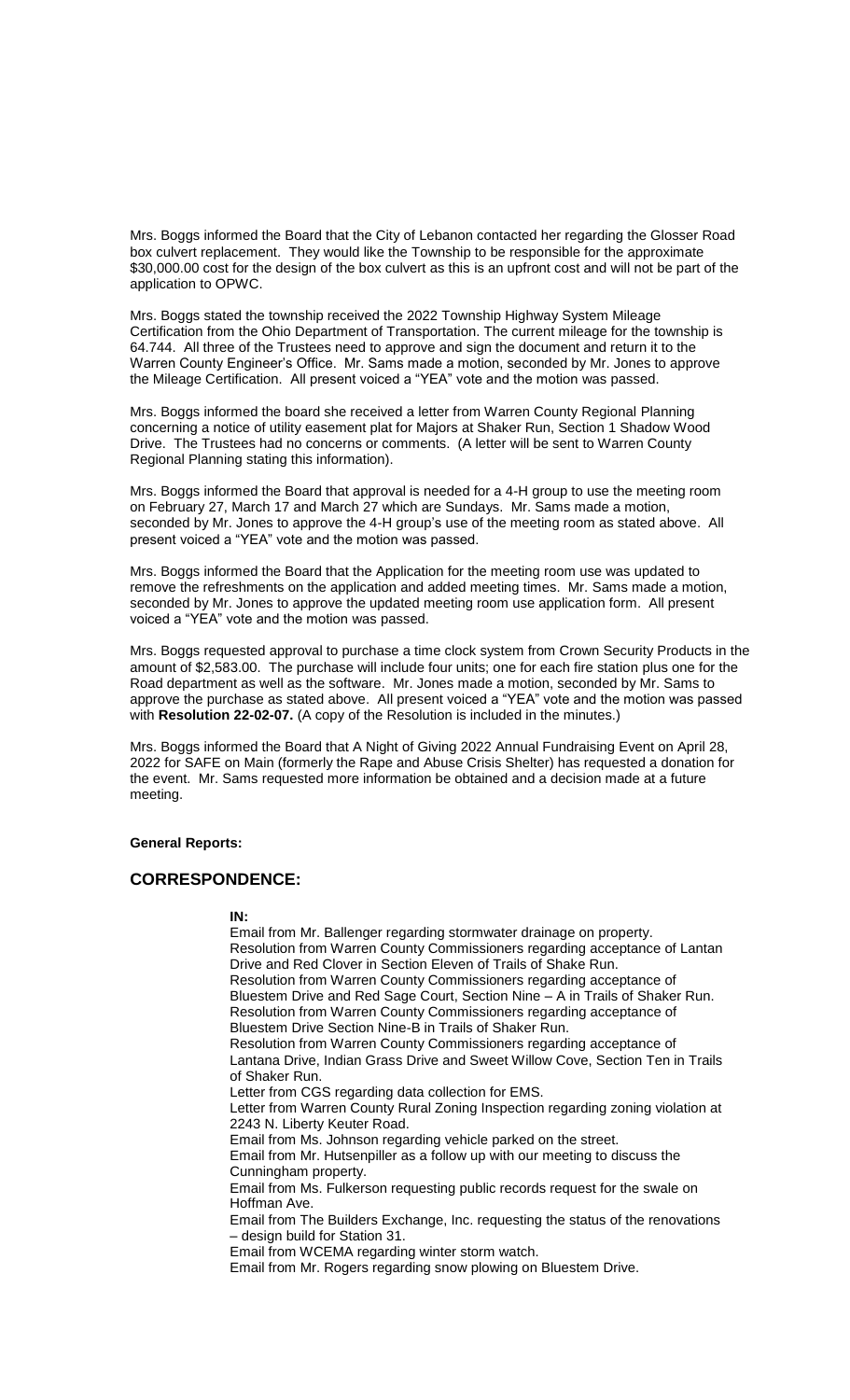Email from Mr. Johnston regarding mailbox on Waynesville Road. Email from Mr. Niewierowski regarding mailbox on Triple Creek Court. Letter from the Ohio Department of Commerce regarding liquor permit distributions. Email from Hamilton Township regarding snow plowing in the township. Email from Mr. Abbott, Duke Energy regarding planning for construction work on State Route 63. Letter from Ohio Department of Taxation regarding the pari-mutuel wagering from April 19, 2021 to December 31, 2021. Letter from Warren County Regional Planning regarding Easement Plat for Majors at Shaker Run, Section 1 Shadow Wood Drive. **OUT:** Email to Mr. Ballenger regarding stormwater questions on property. Letter to Warren County Engineer's office regarding acceptance of Trails of Shaker Run Sections Nine – A, Nine – B, Ten and Eleven. Email to Ms. Johnson regarding vehicle parked on street. Email to Mr. Hutsenpiller regarding Trustees meetings and being open to the public. Email to Ms. Fulkerson regarding her public records request with the information requested. Emailed information requested for the status of renovations for Station 31 to The Builders Exchange, Inc. Email to Mr. Rogers regarding the snow plowing on Bluestem Drive. Email to Mr. Johnston regarding mailbox on Waynesville Road. Email to Mr. Niewierowski regarding mailbox on Triple Creek Court. Email to Mr. Centers, Hamilton Township, regarding snow plowing. Email to Mr. Abbott, Duke Energy, regarding request in the planning of material placement for State Route 63 widening.

### **Fiscal Officer Reports:**

Amanda Childers, Fiscal Officer, requested approval for reimbursement of expenses for the Ohio Township Association Conference for mileage and two nights of hotel and parking fees. The total amount requested for reimbursement is \$466.28. Mr. Sams made a motion, seconded by Mr. Jones to approve the reimbursement to Mrs. Childers in the amount of \$466.28. All present voiced a "YEA" vote and the motion was passed.

The Fiscal Officer presented the bills which were due and the following checks were approved and signed. Check Nos. 33671 through 33719 (copy to follow) and Vouchers 113-2022 through 161-2022.

The Fiscal Office reported the following income:

|                    | <b>Post Date Transaction Date Receipt Number</b> |                    | Source                                   | <b>Account Code</b>            | <b>Total Receipt</b> | Purpose                                                                                                                        |
|--------------------|--------------------------------------------------|--------------------|------------------------------------------|--------------------------------|----------------------|--------------------------------------------------------------------------------------------------------------------------------|
| 1/11/22            | 2/4/22                                           | 50-2022            | BUREAU OF WORKERS COMPENSATION           | 1000-892-0000                  |                      | \$606.62 EARLY PAYMENT DISCOUNT 2022 PREMIUM                                                                                   |
|                    |                                                  |                    |                                          |                                | \$606.62             |                                                                                                                                |
| 1/21/22            | 2/4/22                                           | 51-2022            | BUSINESS PLANS INC - MY COBRA PLAN       | 1000-892-0000                  |                      | \$700.94 REIMBURSEMENT FOR PREMIUMS PAID R CHASTEEN FOR DECEMBER DELTA DENTAL. ANTHEM & PRINCIPAL LIFE: J NIEHAUS DELTA DENTAL |
|                    |                                                  |                    |                                          |                                | \$700.94             |                                                                                                                                |
| 1/26/22            | 2/4/22                                           | 54-2022            | RIVER METALS RECYCLING LLC               | 2031-892-0000                  |                      | \$487.80 ROAD DEPT SALE OF SCRAP METAL                                                                                         |
|                    |                                                  |                    |                                          |                                | <b>S487.80</b>       |                                                                                                                                |
| 1/24/22            | 2/4/22                                           | 82-2022            | WARREN COUNTY AUDITOR. MATT NOLAN        | 2231-592-0000                  |                      | \$1,994,25 NEW \$5 PERMISSIVE AUTO DECEMBER 2021 (DIRECT DEPOSIT)                                                              |
| 1/24/22            | 2/4/22                                           | 83-2022            | WARREN COUNTY AUDITOR. MATT NOLAN        | 2011-536-0000                  |                      | \$2.007.34 MOTOR VEHICLE LICENSE TAX DECEMBER 2021 (DIRECT DEPOSIT)                                                            |
| 1/24/22            | 2/4/22                                           | 84-2022            | WARREN COUNTY AUDITOR. MATT NOLAN        | 2021-537-0000                  |                      | \$1,855,89 CENTS PER GALLON JANUARY 2022 (DIRECT DEPOSIT)                                                                      |
| 1/24/22            | 2/4/22                                           | 85-2022            | WARREN COUNTY AUDITOR. MATT NOLAN        | 2231-104-0000                  |                      | \$8.650.79 OLD \$5 PERMISSIVE AUTO DECEMBER 2021 (DIRECT DEPOSIT)                                                              |
| 1/24/22            | 2/4/22                                           | 86-2022            | WARREN COUNTY AUDITOR. MATT NOLAN        | 2021-537-0000                  |                      | \$17,859.07 GAS EXCISE TAX JANUARY 2022 (DIRECT DEPOSIT)                                                                       |
|                    |                                                  |                    |                                          |                                | \$32,367.34          |                                                                                                                                |
| 1/31/22            | 2/7/22                                           | 87-2022            | <b>STAROHIO</b>                          | 1000-701-0000                  |                      | \$372.87 JANUARY 2022 INTEREST                                                                                                 |
| 1/31/22            | 2/7/22                                           | 88-2022            | PRIMARY                                  | 1000-701-0000                  |                      | \$2.39 JANUARY 2022 INTEREST                                                                                                   |
| 1/3/22             | 2/7/22                                           | 89-2022            | <b>US BANK</b>                           | 1000-701-0000                  |                      | \$0.34 JANUARY 2022 SWEEP INTEREST                                                                                             |
| 1/3/22             | 2/7/22                                           | 90-2022            | CD 15                                    | 1000-701-0000                  |                      | \$348.94 JANUARY 2022 INTEREST                                                                                                 |
| 1/4/22             | 2/7/22                                           | 91-2022            | CD <sub>9</sub>                          | 1000-701-0000                  |                      | \$327.79 JANUARY 2022 INTEREST                                                                                                 |
| 1/6/22             | 2/7/22                                           | 92-2022            | CD 10                                    | 1000-701-0000                  |                      | \$348.94 JANUARY 2022 INTEREST                                                                                                 |
| 1/11/22            | 2/7/22                                           | 93-2022            | cd28                                     | 1000-701-0000                  |                      | \$211.48 JANUARY 2022 INTEREST                                                                                                 |
| 1/18/22            | 2/7/22                                           | 94-2022            | UST <sub>2</sub>                         | 1000-701-0000                  |                      | \$175.79 JANUARY 2022 INTEREST                                                                                                 |
| 1/19/22            | 2/7/22                                           | 95-2022            | CD 33                                    | 1000-701-0000                  |                      | \$211.48 JANUARY 2022 INTEREST                                                                                                 |
| 1/21/22            | 2/7/22                                           | 96-2022            | CD <sub>4</sub>                          | 1000-701-0000                  |                      | \$359.52 JANUARY 2022 INTEREST                                                                                                 |
| 1/25/22            | 2/7/22                                           | 97-2022            | CD <sub>7</sub>                          | 1000-701-0000                  |                      | \$327.79 JANUARY 2022 INTEREST                                                                                                 |
| 1/26/22            | 2/7/22                                           | 98-2022            | <b>FHLBANKS1</b>                         | 1000-701-0000                  |                      | \$725.00 JANUARY 2022 INTEREST                                                                                                 |
| 1/27/22            | 2/7/22                                           | 99-2022            | CD 17                                    | 1000-701-0000                  |                      | \$338.37 JANUARY 2022 INTEREST                                                                                                 |
| 1/28/22            | 2/7/22                                           | 100-2022           | CD 22                                    | 1000-701-0000                  |                      | \$359.52 JANUARY 2022 INTEREST                                                                                                 |
| 1/28/22            | 2/7/22                                           | 101-2022           | CD 14                                    | 1000-701-0000                  |                      | \$325.16 JANUARY 2022 INTEREST                                                                                                 |
| 1/28/22            | 2/7/22                                           | 102-2022           | CD 16                                    | 1000-701-0000                  |                      | \$348.94 JANUARY 2022 INTEREST                                                                                                 |
| 2/1/22             | 2/10/22                                          | 103-2022           | MERIDIAN HEALTH PLAN OF MICHIGAN INC     | 2191-299-0000                  |                      | \$167.28 LIFE SQUAD SERVICES                                                                                                   |
|                    |                                                  |                    |                                          |                                | \$4,951.60           |                                                                                                                                |
| 2/1/22             | 2/10/22                                          | 104-2022           | J WEDIG                                  | 2031-892-0000                  |                      | \$10.00 GREEN ADDRESS SIGN                                                                                                     |
|                    |                                                  |                    |                                          |                                | \$10.00              |                                                                                                                                |
| 2/1/22             | 2/10/22                                          | 105-2022           | PUBLIC ENTITY RISK SERVICES OF OHIO INC. | 2192-892-0000                  |                      | \$3.239.50 INSURANCE CLAIM PAYMENT FOR ST 33 GARAGE DOORS DAMAGE                                                               |
|                    |                                                  |                    |                                          |                                | \$3,239.50           |                                                                                                                                |
| 2/7/22             | 2/10/22                                          | 110-2022           | MAGGARD MEMORIALS & LASER ART TECHNOLOGY | 2041-892-0000                  |                      | \$320.00 MARSHALL FOUNDATION SEC 26 LOT 4                                                                                      |
|                    |                                                  |                    |                                          |                                | \$320.00             |                                                                                                                                |
| 2/2/22             | 2/10/22                                          | 108-2022           | WESTSIDE CHURCH OF CHRIST                | 1000-892-0000                  |                      | \$1,200,00 2022 LEASE ON FOLEY LAND                                                                                            |
|                    |                                                  |                    |                                          |                                | \$1,200.00           |                                                                                                                                |
| 1/24/22            | 2/4/22                                           | 52-2022            | <b>ERIE INSURANCE</b>                    | 2191-299-0000                  |                      | \$635.70 LIFE SQUAD SERVICES                                                                                                   |
| 1/25/22            | 2/4/22                                           | 53-2022            | MERIDIAN HEALTH PLAN OF MICHIGAN         | 2191-299-0000                  |                      | \$152.08 LIFE SQUAD SERVICES                                                                                                   |
| 1/28/22            | 2/4/22                                           | 55-2022            | MEDICOUNT MANAGEMENT INC                 | 2191-299-0000                  |                      | \$1.011.83 LIFE SQUAD SERVICES DECEMBER 2021 DEPOSITS                                                                          |
| 1/31/22            | 2/4/22                                           | 56-2022            | TRICARE                                  | 2191-299-0000                  |                      | \$135.74 LIFE SQUAD SERVICES                                                                                                   |
| 1/24/22            | 2/4/22                                           | 57-2022            | <b>MOLINA HEALTHCARE</b>                 | 2191-299-0000                  |                      | \$140.00 LIFE SQUAD SERVICES (DIRECT DEPOSIT)                                                                                  |
| 1/24/22            | 2/4/22                                           | 58-2022            | UNITED HEALTHCARE                        | 2191-299-0000                  |                      | \$188,00 LIFE SQUAD SERVICES (DIRECT DEPOSIT)                                                                                  |
| 1/24/22            | 2/4/22                                           | 59-2022            | MOLINA HEALTHCARE                        | 2191-299-0000                  |                      | \$333.82 LIFE SQUAD SERVICES (DIRECT DEPOSIT)                                                                                  |
| 1/24/22            | 2/4/22<br>2/4/22                                 | 60-2022<br>61-2022 | ANTHEM BLUE<br>ANTHEM BLUE               | 2191-299-0000                  |                      | \$494.16 LIFE SQUAD SERVICES (DIRECT DEPOSIT)                                                                                  |
| 1/24/22<br>1/24/22 | 2/4/22                                           | 62-2022            | UNITED HEALTHCARE                        | 2191-299-0000<br>2191-299-0000 |                      | \$574.56 LIFE SQUAD SERVICES (DIRECT DEPOSIT)<br>\$633.14 LIFE SQUAD SERVICES (DIRECT DEPOSIT)                                 |
| 1/24/22            | 2/4/22                                           | 63-2022            | CGS                                      | 2191-299-0000                  |                      | \$1,443,74 LIFE SQUAD SERVICES (DIRECT DEPOSIT)                                                                                |
|                    |                                                  |                    |                                          |                                |                      |                                                                                                                                |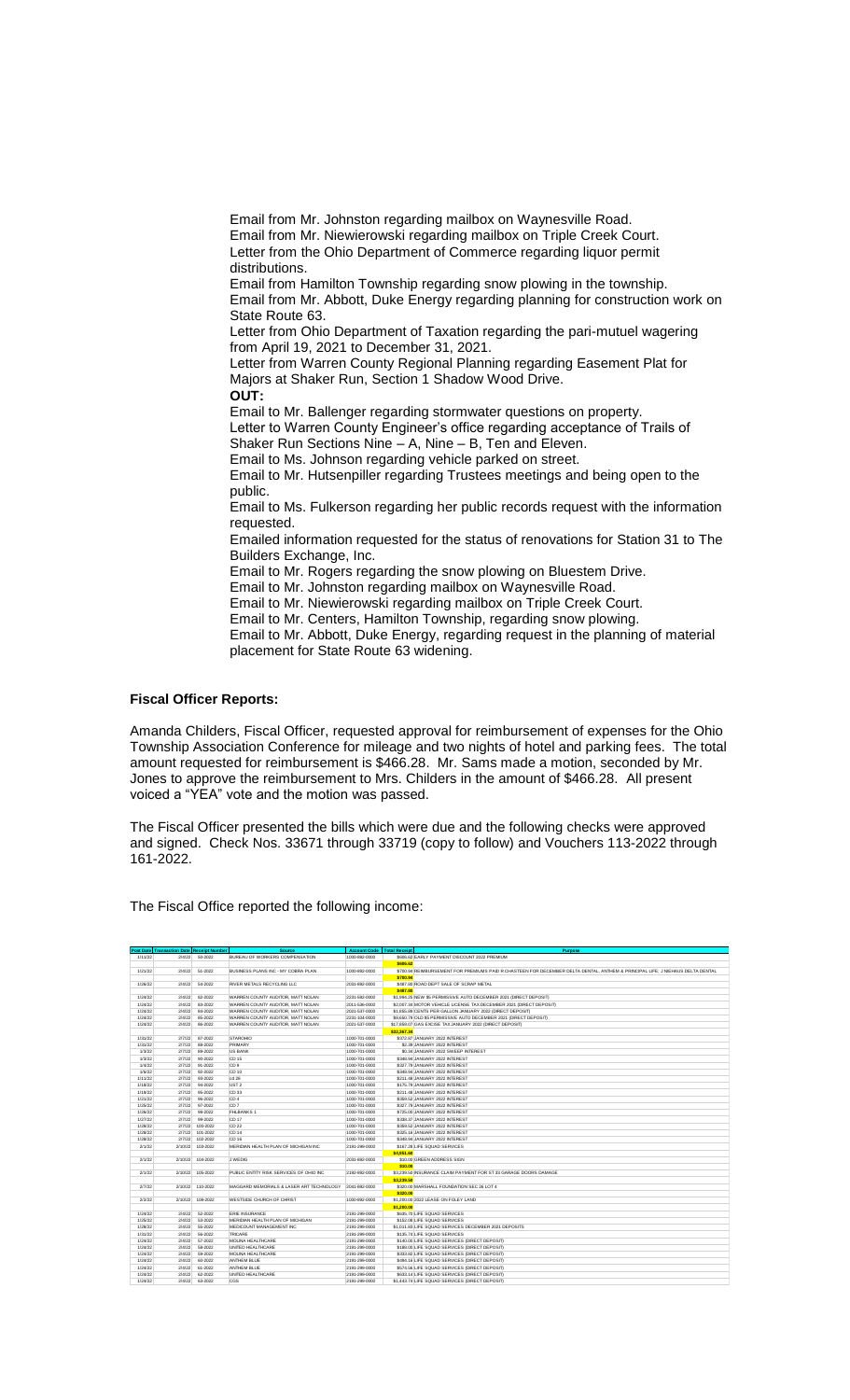|         | <b>Post Date Transaction Date Receipt Number</b> |          | <b>Source</b>                    | <b>Account Code</b> | <b>Total Receipt</b><br>Purpose                 |
|---------|--------------------------------------------------|----------|----------------------------------|---------------------|-------------------------------------------------|
| 1/25/22 | 2/4/22                                           | 64-2022  | <b>HWHO</b>                      | 2191-299-0000       | \$132.52 LIFE SQUAD SERVICES (DIRECT DEPOSIT)   |
| 1/25/22 | 2/4/22                                           | 65-2022  | MEDICAL MUTUAL                   | 2191-299-0000       | \$240.17 LIFE SQUAD SERVICES (DIRECT DEPOSIT)   |
| 1/25/22 | 2/4/22                                           | 66-2022  | AARP SUPPLEMENTAL                | 2191-299-0000       | \$289.53 LIFE SQUAD SERVICES (DIRECT DEPOSIT)   |
| 1/26/22 | 2/4/22                                           | 67-2022  | UNITED HEALTHCARE                | 2191-299-0000       | \$174.91 LIFE SQUAD SERVICES (DIRECT DEPOSIT)   |
| 1/26/22 | 2/4/22                                           | 68-2022  | HNB-ECHO                         | 2191-299-0000       | \$264.00 LIFE SQUAD SERVICES (DIRECT DEPOSIT)   |
| 1/27/22 | 2/4/22                                           | 69-2022  | STATE OF OHIO MEDICAID           | 2191-299-0000       | \$131,60 LIFE SQUAD SERVICES (DIRECT DEPOSIT)   |
| 1/27/22 | 2/4/22                                           | 70-2022  | MOLINA HEALTHCARE                | 2191-299-0000       | \$333.82 LIFE SQUAD SERVICES (DIRECT DEPOSIT)   |
| 1/27/22 | 2/4/22                                           | 71-2022  | UNITED HEALTHCARE                | 2191-299-0000       | \$493.41 LIFE SQUAD SERVICES (DIRECT DEPOSIT)   |
| 1/27/22 | 2/4/22                                           | 72-2022  | CGS                              | 2191-299-0000       | \$2,162.04 LIFE SQUAD SERVICES (DIRECT DEPOSIT) |
| 1/28/22 | 2/4/22                                           | 73-2022  | ANTHEM BLUE                      | 2191-299-0000       | \$100.79 LIFE SQUAD SERVICES (DIRECT DEPOSIT)   |
| 1/28/22 | 2/4/22                                           | 74-2022  | HNB-ECHO                         | 2191-299-0000       | \$128.00 LIFE SQUAD SERVICES (DIRECT DEPOSIT)   |
| 1/28/22 | 2/4/22                                           | 75-2022  | MEDICAL MUTUAL                   | 2191-299-0000       | \$318.76 LIFE SQUAD SERVICES (DIRECT DEPOSIT)   |
| 1/28/22 | 2/4/22                                           | 76-2022  | CGS                              | 2191-299-0000       | \$1,629.87 LIFE SQUAD SERVICES (DIRECT DEPOSIT) |
| 1/31/22 | 2/4/22                                           | 77-2022  | MEDICAL MUTUAL                   | 2191-299-0000       | \$109.18 LIFE SQUAD SERVICES (DIRECT DEPOSIT)   |
| 1/31/22 | 2/4/22                                           | 78-2022  | HNB-ECHO                         | 2191-299-0000       | \$130.85 LIFE SQUAD SERVICES (DIRECT DEPOSIT)   |
| 1/31/22 | 2/4/22                                           | 79-2022  | ANTHEM BLUE                      | 2191-299-0000       | \$389.23 LIFE SQUAD SERVICES (DIRECT DEPOSIT)   |
| 1/31/22 | 2/4/22                                           | 80-2022  | <b>AETNA</b>                     | 2191-299-0000       | \$463,68 LIFE SQUAD SERVICES (DIRECT DEPOSIT)   |
| 1/31/22 | 2/4/22                                           | 81-2022  | <b>ANTHEM BLUE</b>               | 2191-299-0000       | \$645.08 LIFE SQUAD SERVICES (DIRECT DEPOSIT)   |
| 2/2/22  | 2/10/22                                          | 106-2022 | TRICARE PAYMENT                  | 2191-299-0000       | \$100.63 LIFE SQUAD SERVICES                    |
| 2/2/22  | 2/10/22                                          | 107-2022 | MERIDIAN HEALTH PLAN OF MICHIGAN | 2191-299-0000       | \$376.84 LIFE SQUAD SERVICES                    |
| 2/4/22  | 2/10/22                                          | 109-2022 | ERIE INSURANCE COMPANY           | 2191-299-0000       | \$349,68 LIFE SQUAD SERVICES                    |
| 2/1/22  | 2/14/22                                          | 111-2022 | AARP SUPPLEMENTAL                | 2191-299-0000       | \$75.10 LIFE SQUAD SERVICES (DIRECT DEPOSIT)    |
| 2/1/22  | 2/14/22                                          | 112-2022 | <b>ANTHEM BCBS</b>               | 2191-299-0000       | \$190.92 LIFE SQUAD SERVICES (DIRECT DEPOSIT)   |
| 2/1/22  | 2/14/22                                          | 113-2022 | <b>HI IMANA</b>                  | 2191-299-0000       | \$462.62 LIFE SQUAD SERVICES (DIRECT DEPOSIT)   |
| 2/2/22  | 2/14/22                                          | 114-2022 | CIGNA                            | 2191-299-0000       | \$277.32 LIFE SQUAD SERVICES (DIRECT DEPOSIT)   |
| 2/2/22  | 2/14/22                                          | 115-2022 | AARP SUPPLEMENTAL                | 2191-299-0000       | \$362.38 LIFE SQUAD SERVICES (DIRECT DEPOSIT)   |
| 2/3/22  | 2/14/22                                          | 116-2022 | STATE OF OHIO MEDICAID           | 2191-299-0000       | \$204.00 LIFE SQUAD SERVICES (DIRECT DEPOSIT)   |
| 2/3/22  | 2/14/22                                          | 117-2022 | CGS                              | 2191-299-0000       | \$298.31 LIFE SQUAD SERVICES (DIRECT DEPOSIT)   |
| 2/3/22  | 2/14/22                                          | 118-2022 | <b>HWHO</b>                      | 2191-299-0000       | \$686.52 LIFE SQUAD SERVICES (DIRECT DEPOSIT)   |
| 2/3/22  | 2/14/22                                          | 119-2022 | UNITED HEALTHCARE                | 2191-299-0000       | \$881.77 LIFE SQUAD SERVICES (DIRECT DEPOSIT)   |
| 2/4/22  | 2/14/22                                          | 120-2022 | HNB-ECHO                         | 2191-299-0000       | \$374.00 LIFE SQUAD SERVICES (DIRECT DEPOSIT)   |
| 2/4/22  | 2/14/22                                          | 121-2022 | UNITED HEALTHCARE                | 2191-299-0000       | \$513.94 LIFE SQUAD SERVICES (DIRECT DEPOSIT)   |
| 2/7/22  | 2/14/22                                          | 122-2022 | NAI CHRP                         | 2191-299-0000       | \$99,70 LIFE SQUAD SERVICES (DIRECT DEPOSIT)    |
| 2/7/22  | 2/14/22                                          | 123-2022 | MEDICAL MUTUAL                   | 2191-299-0000       | \$100.48 LIFE SQUAD SERVICES (DIRECT DEPOSIT)   |
| 2/7/22  | 2/14/22                                          | 124-2022 | <b>ANTHEM BLUE</b>               | 2191-299-0000       | \$834.50 LIFE SQUAD SERVICES (DIRECT DEPOSIT)   |
| 2/8/22  | 2/14/22                                          | 125-2022 | AARP SUPPLEMENTAL                | 2191-299-0000       | \$113.52 LIFE SQUAD SERVICES (DIRECT DEPOSIT)   |
| 2/8/22  | 2/14/22                                          | 126-2022 | UNITED HEALTHCARE                | 2191-299-0000       | \$376.51 LIFE SQUAD SERVICES (DIRECT DEPOSIT)   |
|         |                                                  |          |                                  |                     | \$20,558.95                                     |

#### **Other Business:**

None.

## **Visitor Concerns:**

Doug Koenig, from the Warren County Airport, updated the Board regarding the proposed change with the FAA to a left-hand traffic pattern. Mr. Koenig stated the paperwork for changing the runway path has now been sent to the FAA.

#### **Trustee Reports:**

The Trustee meeting scheduled for February 22, 2022 is cancelled do to the short calendar month as there would only be six days between meetings.

There being no further business, Mr. Sams made a motion, seconded by Mr. Jones to adjourn the meeting. All present voiced a "YEA" vote and the motion passed.

The next regular meeting is scheduled for March 14, 2021 at 7:00 p.m.

Signed: Chairman of the Board

Attest: \_\_\_\_\_\_\_\_\_\_\_\_\_\_\_\_\_\_\_\_\_\_\_\_\_\_\_\_\_\_\_\_Fiscal Officer

**RESOLUTION 22-02-01 TURTLECREEK TOWNSHIP WARREN COUNTY, OHIO**

## **HIRE JONATHAN NEANOVER, EFFECTIVE FEBRUARY 24, 2022 AS A PART TIME FF2/EMT**

**WHEREAS**, a position of "Part-Time FF2/EMT has been posted within the Turtlecreek Township Fire Department/Emergency Medical Service, and

**WHEREAS**, the Fire Chief and Assistant Chief of Turtlecreek Township Fire Department and Emergency Medical Service have recommended that Jonathan Neanover be hired as a Part Time FF2/EMT working 24-hour shifts; and

**NOW THEREFORE BE IT RESOLVED**, the Turtlecreek Township Board of Trustees hereby approves the hiring of Jonathan Neanover for the position of Part-Time FF2/EMT, effective February 24, 2022 at the rate of \$17.00 per hour. Mr. Neanover's hours of work will be 24 hours shifts.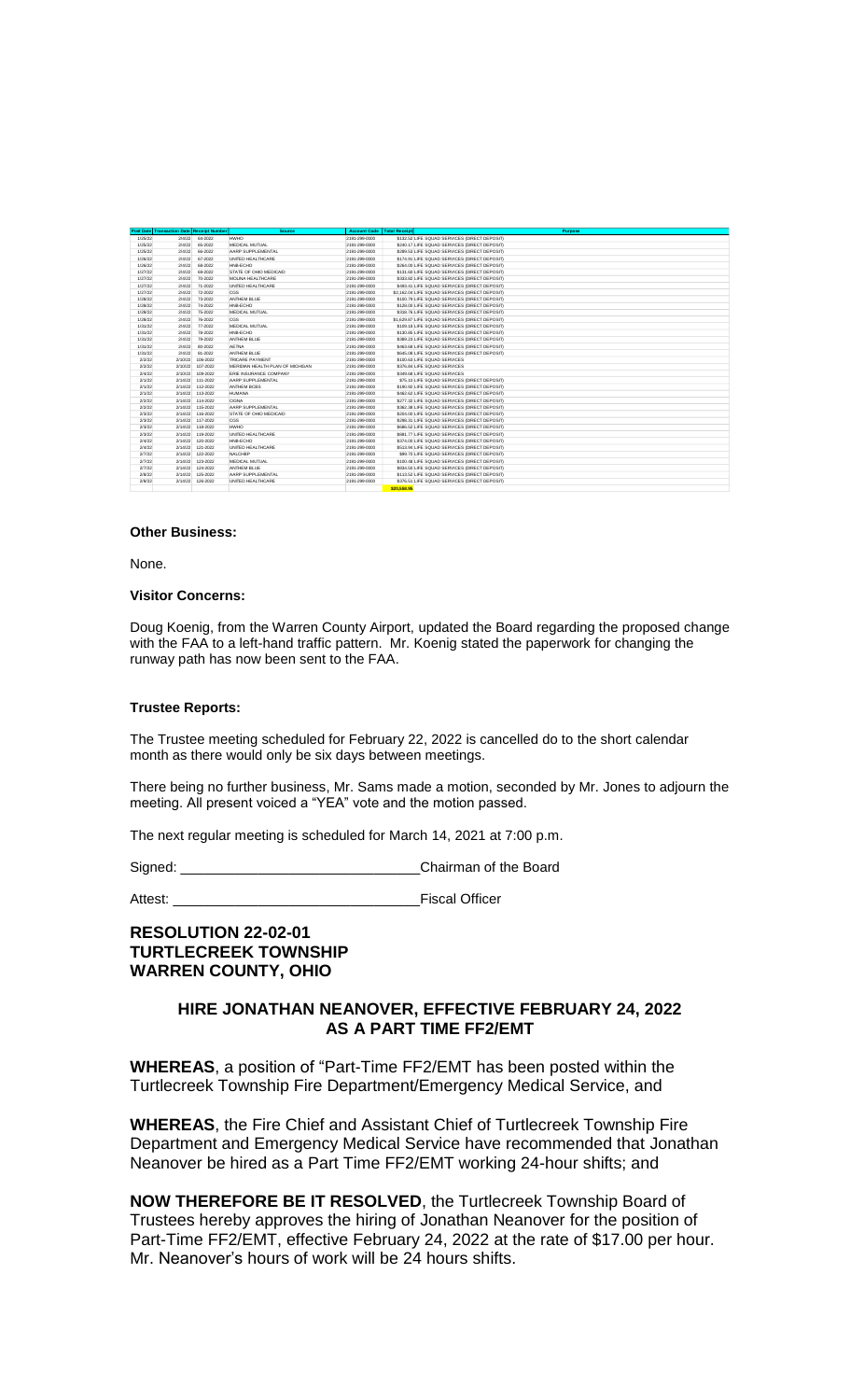Mr. Jones moved for adoption of the foregoing resolution, seconded by Mr. VanDeGrift. All voiced a "YEA" vote and the resolution passed.

Adopted this 14<sup>th</sup> day of February, 2022

Signed:  $\blacksquare$ 

 $\mathsf{``YEA''}$ 

Attest: \_\_\_\_\_\_\_\_\_\_\_\_\_\_\_\_\_\_\_\_\_\_\_\_\_ Chief Fiscal Officer

# **RESOLUTION 22-02-02 TURTLECREEK TOWNSHIP WARREN COUNTY, OHIO**

## **RESIGNATION FOR MARIANNE FONNER, EMS/FIRE VOLUNTEER, EFFECTIVE FEBRUARY 14, 2022**

**WHEREAS**, Assistant Chief Elleman was notified by Marianne Fonner that she would be resigning from her position of EMS/Fire Volunteer with Turtlecreek Township; and

**WHEREAS**, the effective date of the resignation will be February 14, 2022; and

**NOW THEREFORE BE IT RESOLVED**, the Turtlecreek Township Board of Trustees hereby accepts the resignation of Marianne Fonner, effective February 14, 2022.

Mr. Jones moved for adoption of the foregoing resolution, seconded by Mr. VanDeGrift. All voiced a "YEA" vote and the resolution passed.

Adopted this 14th day of February, 2022

Signed: We will be a set of the set of the set of the set of the set of the set of the set of the set of the set of the set of the set of the set of the set of the set of the set of the set of the set of the set of the set

 $\mathsf{``YEA''}$ 

Attest: \_\_\_\_\_\_\_\_\_\_\_\_\_\_\_\_\_\_\_\_\_\_\_\_\_ Chief Fiscal Officer

**RESOLUTION 22-02-03 TURTLECREEK TOWNSHIP WARREN COUNTY, OHIO**

## **RESIGNATION FOR OLIVIA MONROE, PART-TIME FIRE/EMS, EFFECTIVE FEBRUARY 21, 2022**

**WHEREAS**, Chief Jameson was notified by Olivia Monroe that she would be resigning from her position of part-time Fire/EMS with Turtlecreek Township; and

**WHEREAS**, the effective date of the resignation will be February 21, 2022; and

**NOW THEREFORE BE IT RESOLVED**, the Turtlecreek Township Board of Trustees hereby accepts the resignation of Olivia Monroe, effective February 21, 2022.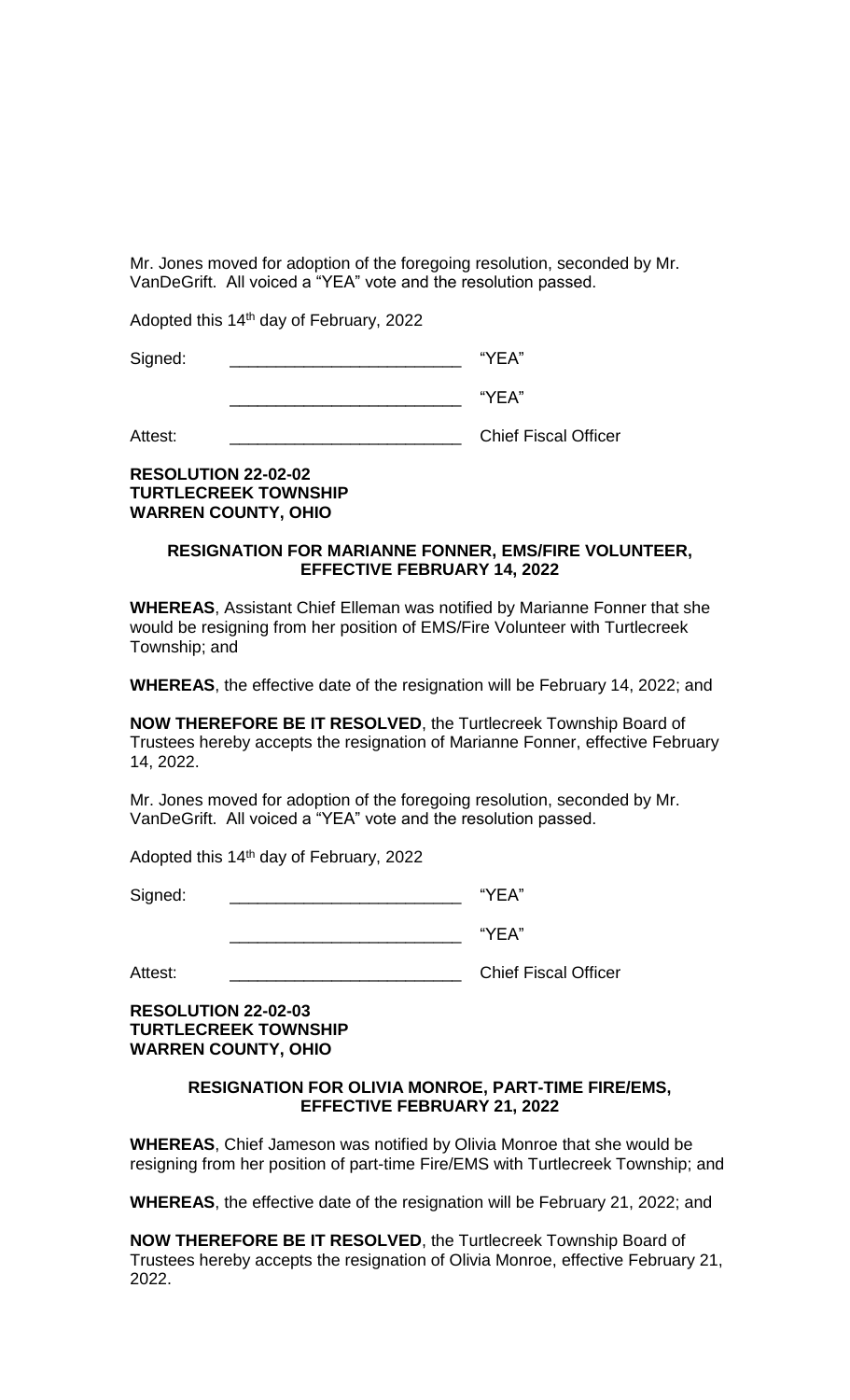Mr. Jones moved for adoption of the foregoing resolution, seconded by Mr. VanDeGrift. All voiced a "YEA" vote and the resolution passed.

Adopted this 14<sup>th</sup> day of February, 2022

Signed:  $\blacksquare$ 

\_\_\_\_\_\_\_\_\_\_\_\_\_\_\_\_\_\_\_\_\_\_\_\_\_ "YEA"

Attest: \_\_\_\_\_\_\_\_\_\_\_\_\_\_\_\_\_\_\_\_\_\_\_\_\_ Chief Fiscal Officer

# **RESOLUTION 22-02-04 TURTLECREEK TOWNSHIP WARREN COUNTY, OHIO**

## **REINSTATE CALVIN WITHROW TO ACTIVE STATUS, EFFECTIVE FEBRUARY 11, 2022**

**WHEREAS**, Calvin Withrow has requested to be reinstated to active status with the Turtlecreek Township as an EMS/Fire volunteer with the department and terminate his unpaid leave of absence; and

**WHEREAS**, the effective date to reinstate Calvin Withrow to active status with the department will be February 11, 2022; and

**NOW THEREFORE BE IT RESOLVED**, the Turtlecreek Township Board of Trustees hereby reinstate to active status, Calvin Withrow, effective February 11, 2022.

Mr. Jones moved for adoption of the foregoing resolution, seconded by Mr. VanDeGrift. All voiced a "YEA" vote and the resolution passed.

Adopted this 14th day of February, 2022

Signed:  $\blacksquare$ 

\_\_\_\_\_\_\_\_\_\_\_\_\_\_\_\_\_\_\_\_\_\_\_\_\_ "YEA"

Attest: **Attest: Attest: Attest: Attest: Chief Fiscal Officer** 

**RESOLUTION 22-02-05 TURTLECREEK TOWNSHIP WARREN COUNTY, OHIO**

## **RESOLUTION TO ADOPT TURTLECREEK TOWNSHIP EMS/Fire POLICY**

**WHEREAS**, the Fire Chief of the Turtlecreek Township EMS/Fire department has established a uniform policy for the EMS/Fire department; and;

**WHEREAS**, the Fire Chief has established this policy and it will pertain to all fulltime and part-time EMS/Fire personnel; and

**WHEREAS,** the policy established and attached hereto, will be effective March 7, 2022; and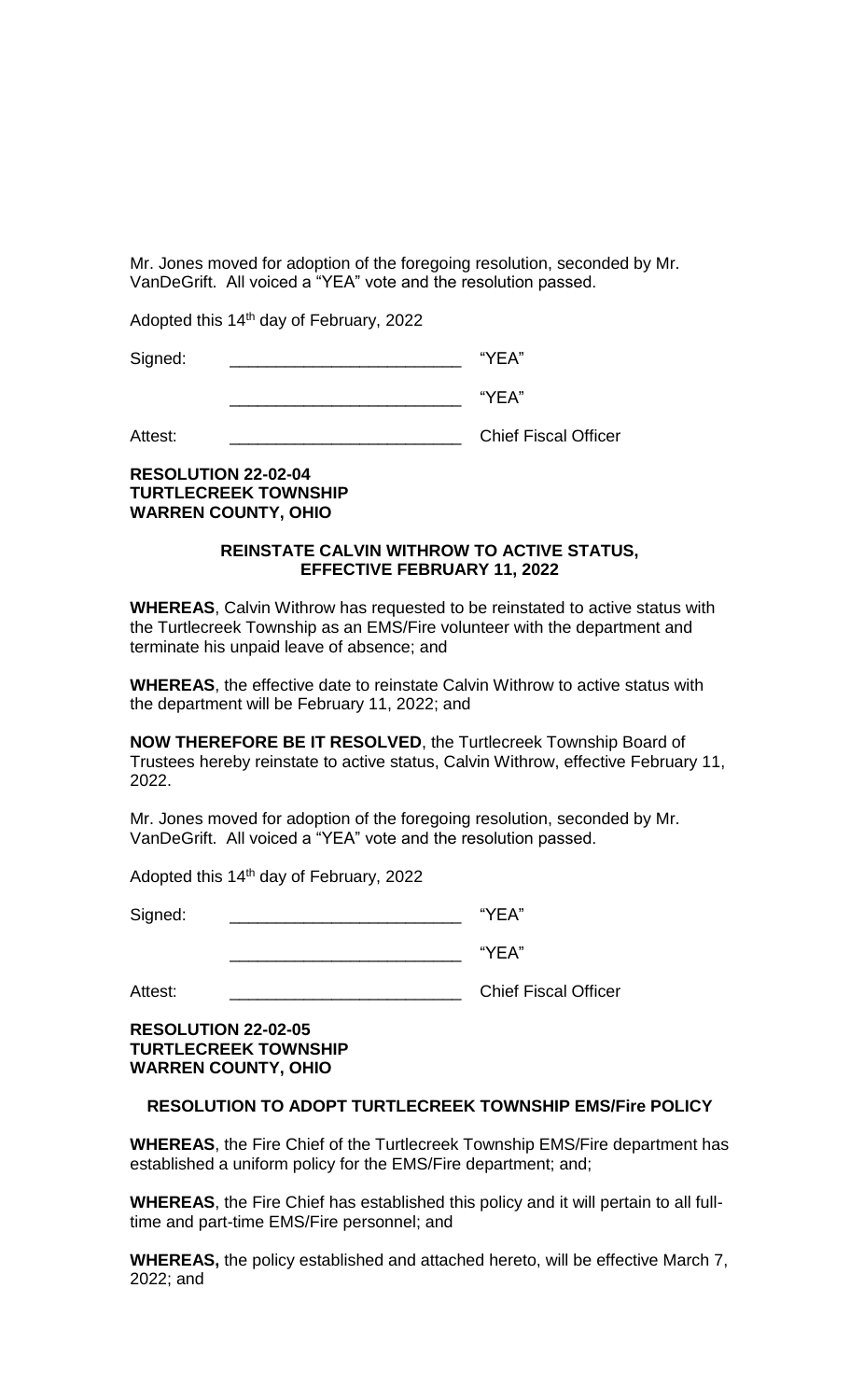**NOW THEREFORE BE IT RESOLVED**, the Turtlecreek Township Board of Trustees hereby approve the policy effective March 7, 2022 for all full-time and part-time EMS/Fire personnel.

Mr. Jones moved for adoption of the foregoing resolution, seconded by Mr. VanDeGrift. All voiced a "YEA" vote and the resolution passed.

Adopted this 14<sup>th</sup> day of February, 2022

Signed:  $\blacksquare$ 

 $"YEA"$ 

Attest: \_\_\_\_\_\_\_\_\_\_\_\_\_\_\_\_\_\_\_\_\_\_\_\_\_\_\_\_\_\_\_\_\_\_\_Chief Fiscal Officer

# **TURTLECREEK TOWNSHIP BOARD OF TRUSTEES WARREN COUNTY, OHIO**

2022

Resolution Number: 22-02-06 Date of Resolution: February 14,

## **TOPIC OF RESOLUTION: BOARD RESOLUTION SUBSEQUENTLY APPROVING EXPENDITURES NOT EXCEEDING TWENTY-FIVE HUNDRED DOLLARS BY TOWNSHIP ADMINISTRATOR OR TOWNSHIP OFFICER OR EMPLOYEE AUTHORIZED BY TOWNSHIP ADMINISTRATOR**

## **RESOLUTION**

**WHEREAS,** this Board adopted Resolution Number 16-04-12, dated April 26, 2016, authorizing the Township Administrator to incur obligations on behalf of the Township not to exceed Two Thousand Five Hundred Dollars, and further authorizing the Township Administrator to authorize other Township Officers and Employees to incur obligations on behalf of the Township not to exceed Two Thousand Five Hundred Dollars; and,

**WHEREAS,** pursuant to section 507.11 (A) of the Ohio Revised Code, and Section 3 of the aforementioned Resolution, the obligations incurred by the Township Administrator on behalf of the Township, or that the Township Administrator authorizes a Township Officer or Employee to incur, shall be subsequently approved by adoption of formal resolution of this Board at the next regularly scheduled Board meeting after receipt by the Township Fiscal Officer of proper voucher for the obligation or obligations incurred; and,

**WHEREAS,** this Board has been notified by the Township Fiscal Officer she is in receipt of a proper voucher or vouchers for obligations incurred by the Township Administrator or authorized Township Officer or Employees, a copy or copies of which are attached hereto.

**THEREFORE, BE IT RESOLVED** by the Board of Trustees of Turtlecreek Township, Warren County, Ohio, at least a majority of all Trustees casting a vote concur as follows:

**Section 1.** This Board does hereby subsequently approve the obligations incurred by the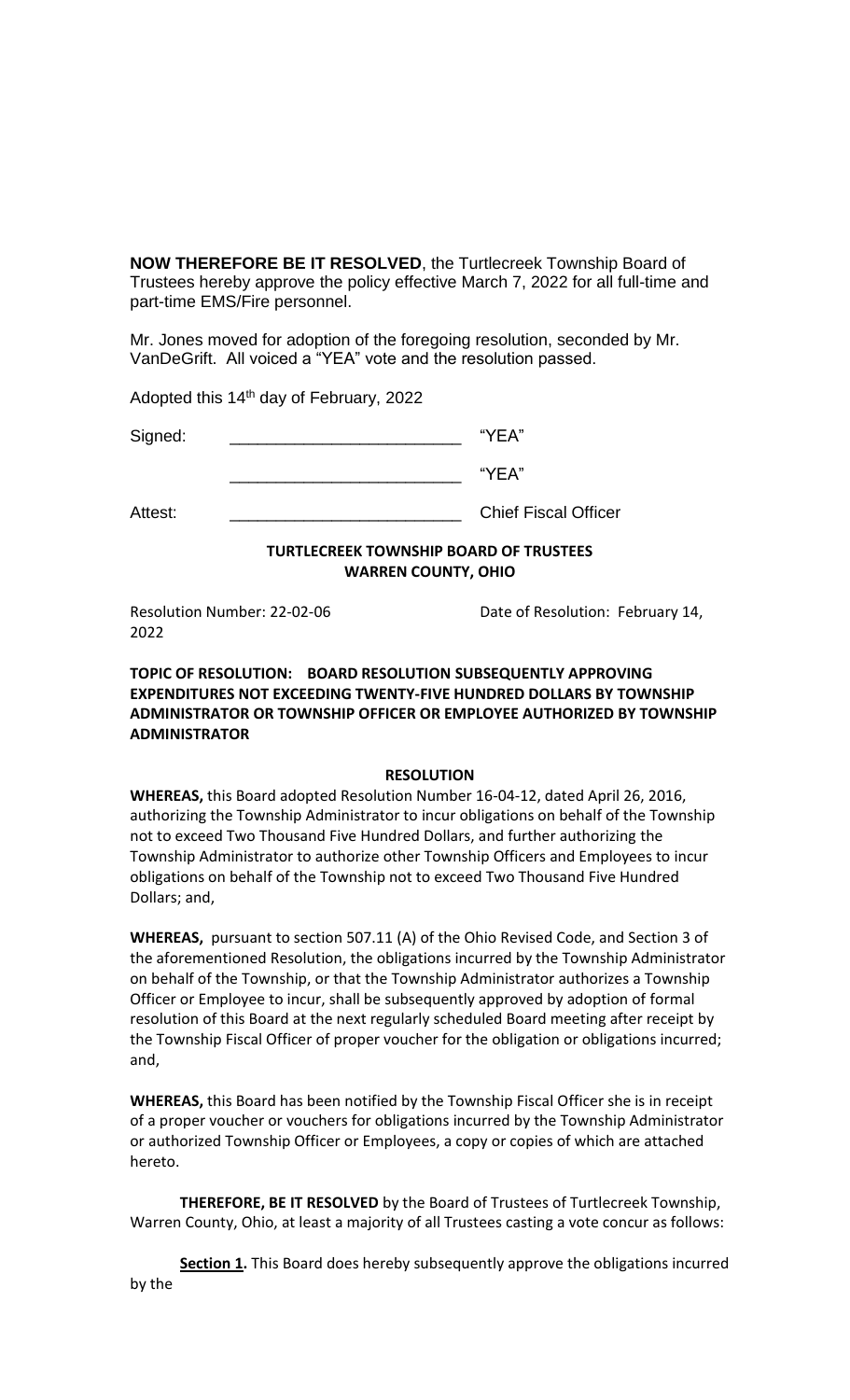Township Administrator or Township Officer or Employees on behalf of the Township, a

copy or copies of the vouchers of which are attached hereto.

**Section 2.** That the Board is acting in its administrative capacity in adopting this Resolution.

**Section 3**. That the recitals contained within the Whereas Clauses set forth above are incorporated by reference herein.

**Section 4.** That it is found and determined that all formal actions of the Board concerning and relating to the adoption of this Resolution were adopted in an open meeting of the Board in compliance with all legal requirements, including Section 121.22 of the Ohio Revised Code.

Mr. Sams moved adoption of the foregoing Resolution, being seconded by Mr. Jones. Upon call of the roll, the following vote resulted:

| Mr. VanDeGrift | <b>YEA</b> |
|----------------|------------|
| Mr. Jones      | YEA        |
| Mr. Sams       | YEA        |

Resolution adopted this 14<sup>th</sup> day of February, 2022.

## CERTIFICATION:

The undersigned does hereby certify that the foregoing is a true and accurate copy of the above Resolution adopted on the aforementioned date by the Board of Township Trustees.

| SIGNATURE:                   |  |  |  |  |
|------------------------------|--|--|--|--|
| NAME: Amanda K. Childers     |  |  |  |  |
| <b>TITLE: Fiscal Officer</b> |  |  |  |  |
| DATE:                        |  |  |  |  |
|                              |  |  |  |  |

## **RESOLUTION 22-02-07 TURTLECREEK TOWNSHIP WARREN COUNTY, OHIO**

**WHEREAS,** the Turtlecreek Township Administation recommends implementing a time clock system for Turtlecreek Township's employees; and

**WHEREAS,** the cost of the time clock system will be approximately \$2,583.00 from Crown Security Products; and

**WHEREAS,** the source of the funds to purchase the time clock system will be the General Fund 1000 (1000-120-599-0000 Other – Other Expenses); and